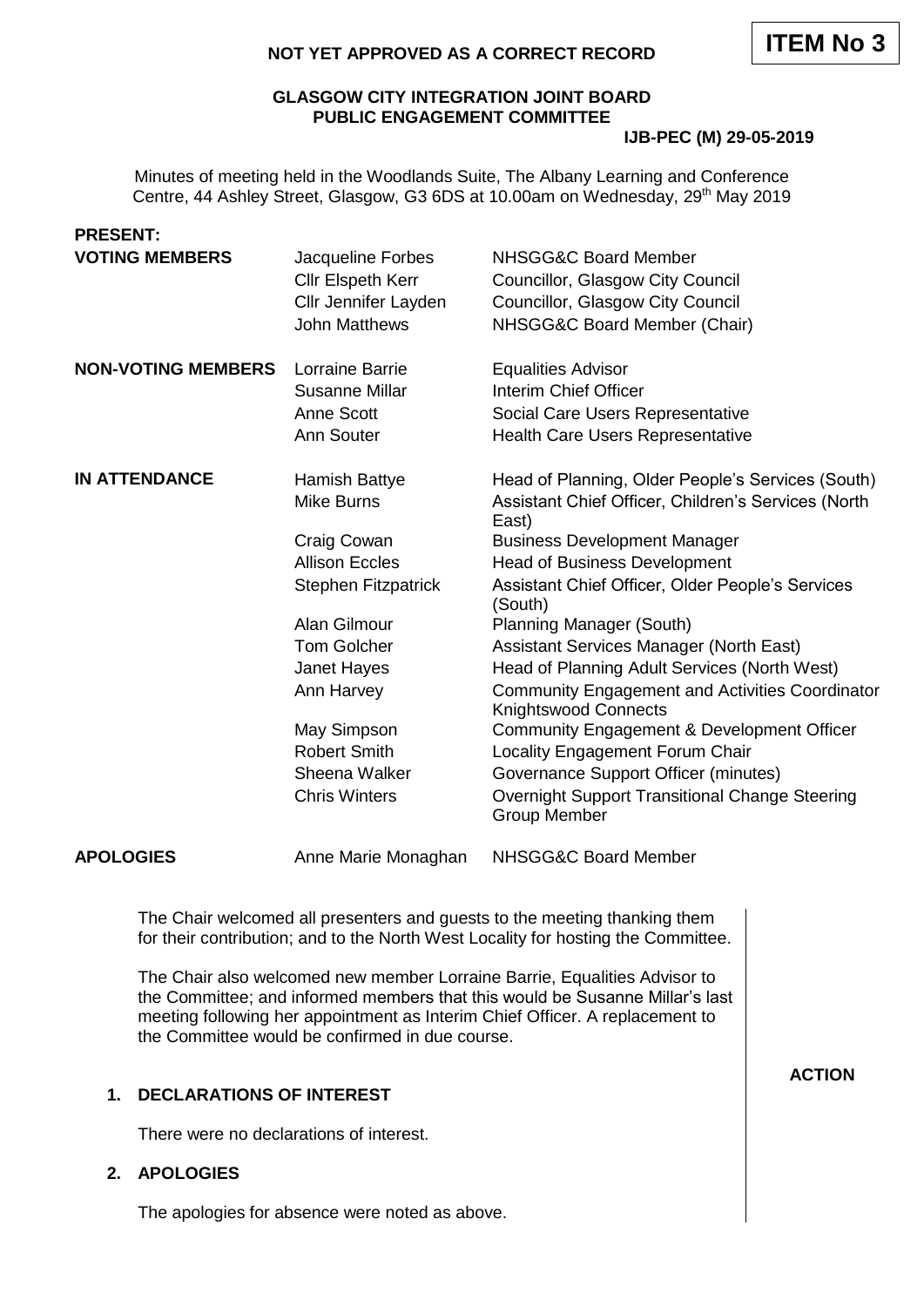## **3. MINUTES**

The minutes of the meeting held on  $27<sup>th</sup>$  February 2019 were approved as an accurate record.

#### **4. MATTERS ARISING**

Officers would clarify if the action for Fiona Moss (page 5 of the minute) regarding Thriving Places and the Health Improvement Team meeting with the South Group had been arranged.

**Allison Eccles**

#### **5. ROLLING ACTION LIST**

Allison Eccles presented the rolling action list advising that this was for information and noting. There was no further update, at this time, on the actions regarding the Safer Drug Consumption Facility.

#### **6. NORTH WEST LOCALITY ACTIVITY**

#### **NORTH WEST LOCALITY ENGAGEMENT FORUM PLANNING 2019/20**

May Simpson provided an overview to the North West Locality Engagement Forum (LEF), advising that there is consistent membership and the group meet on a regular basis. The group also have themed meetings and wider events; and actively engage in the work of the HSCP.

Robert Smith, LEF Chair, added that it was critical to get information to people and engage with the communities to ensure that they were aware of the work of the HSCP; and knew of the benefits. The work of the North West LEF and Adult Services Engagement for 2019-20 was outlined to the Committee; and members were advised that a wide range of topics were covered to ensure that all patients and service users were represented.

#### **KNIGHTSWOOD CONNECTS SUMMARY**

In April 2015 the HSCP established a working group to deliver a community response to frailty and isolation experienced by some older people living in the Knightswood area. Ann Harvey, Community Engagement and Activities Coordinator at Knightswood Connects delivered a presentation on what the project had achieved in the past year. An assets list was produced and distributed to over 300 people in the area; this pin pointed useful areas and services. There was also a number of community meetings across the area and an evaluation day with 80 people in attendance. Over the past year a mapping exercise of the area was conducted to create an activities list; and information was distributed through activity leaflets and social media. Ann informed the Committee of a number of activities that had taken place and also of some case studies of people that had used and benefited from the service. The Knightswood Connects project had been extended for a further 2 years and the work plan for 2019-20 was currently being developed.

The Committee praised the work of Knightswood Connects and of the benefits this had to community members. Officers advised that there was a network across the whole Partnership with Health Improvement and Community Development teams, led by Communities and what they need.

#### **OFFICIAL**  $\mathfrak{D}$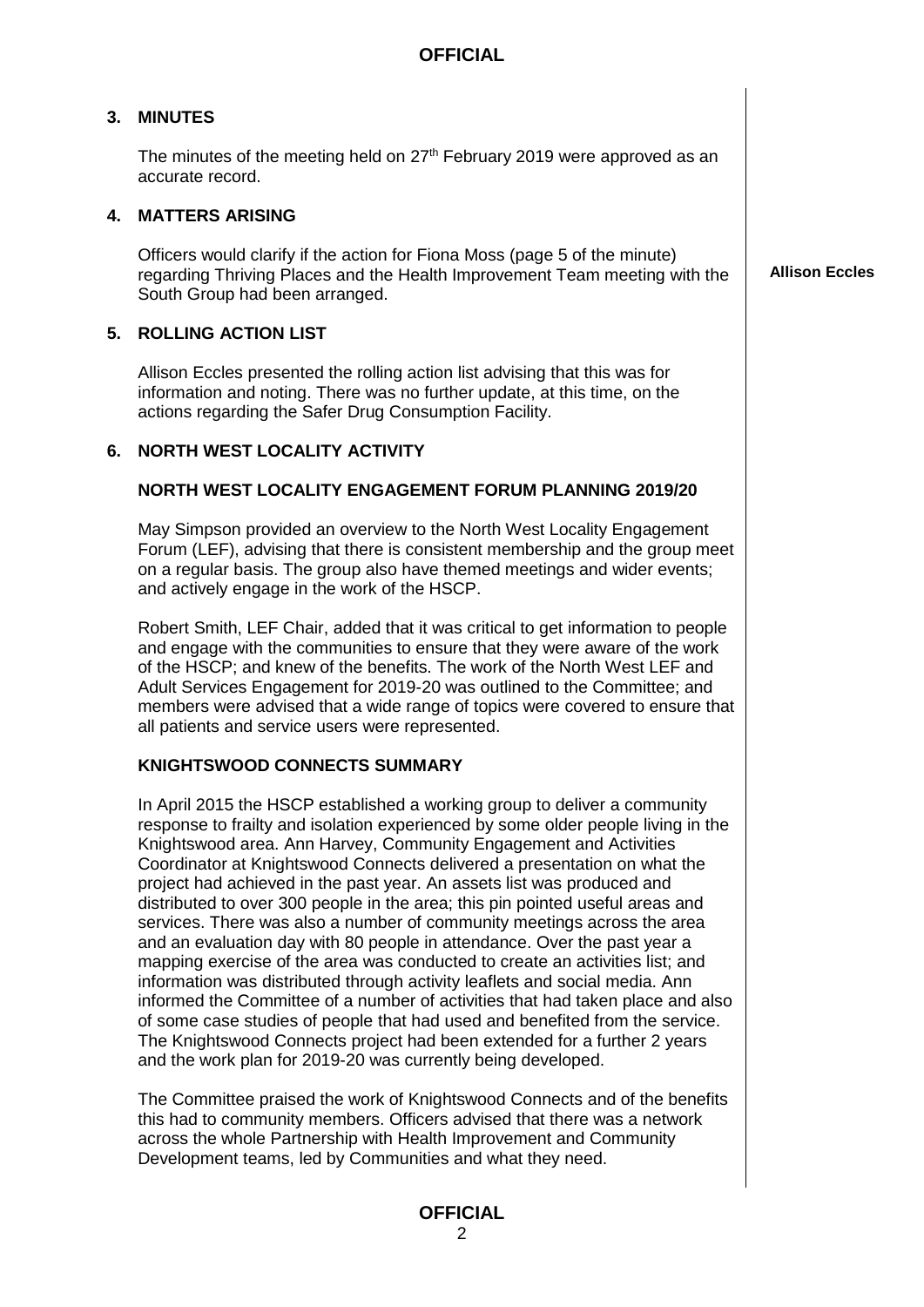### **OVERNIGHT SUPPORT TRANSITIONAL CHANGE PROGRAMME – COMMUNICATION AND ENGAGEMENT PLAN**

May Simpson provided an overview of the Overnight Support Transitional Change Programme communication and engagement that had taken place since June 2018 when the report was presented to the IJB and a progress report presented to the December 2018 IJB. There had been service user involvement and an Overnight Support Transitional Change Steering Group was established. There was also engagement with Care Service providers, families and service users. Newsletters are also circulated widely to answer people's frequently asked questions.

Chris Winters, service user, informed the Committee of her experience of using services to support her to live in the community. Chris is a representative on the Overnight Support Transitional Change Steering Group and explained that the group was trying to engage with carer groups to reassure people of the benefits of assistive technology and remove the 'fear factor'. Community engagement is important and there are a number of events planned.

Chris outlined the benefits of self-directed support and managing her own budget and staff group to enable her to be active; and use the allowance as effectively as possible. Also explained the importance of remaining engaged with your community and sharing experiences. The group helped people understand how technology worked and discussed risk enablement; this was proving effective and there was a shift in people's position. Chris also added that there was a responsibility of service users in managing their budget as effectively as possible and also using resources within yourself.

The Committee thanked Chris for her input; that this was really helpful and powerful. It was good to see a service user's perspective. Officers also noted that some people fear technology because carers were the only human contact that they had; however officers stated that this is not acceptable and there needs to be measures put in place to ensure that the person is connected with their community and not solely paid care.

The Chair thanked all the presenters for their input and advised that the Committee was encouraged by the work.

## **7. OLDER PEOPLE'S TRANSFORMATIONAL CHANGE PROGRAMME IMPACT REPORT**

Hamish Battye presented a report to provide an update to the IJB Public Engagement Committee on work being undertaken to measure the impact of the Older People's Transformational Change Programme on people using, and caring for those using, HSCP services.

Officers advised that this was an ongoing programme of work and that there were 13 workstreams. Engagement activity was undertaken for the HSCP Strategic Plan 2019-2022 and this included a public facing event on Older People's Services. The Older People's Core Leadership Team agreed a proposal for gathering information which would take place in a phased approach. The service areas that participated in the first stage of the process were outlined at section 4.1; and a report on the activity that had taken place was outlined at Appendix 1. Service users and carers were involved through the workstreams; and a wide variety of activities had been undertaken. A toolkit

# **OFFICIAL**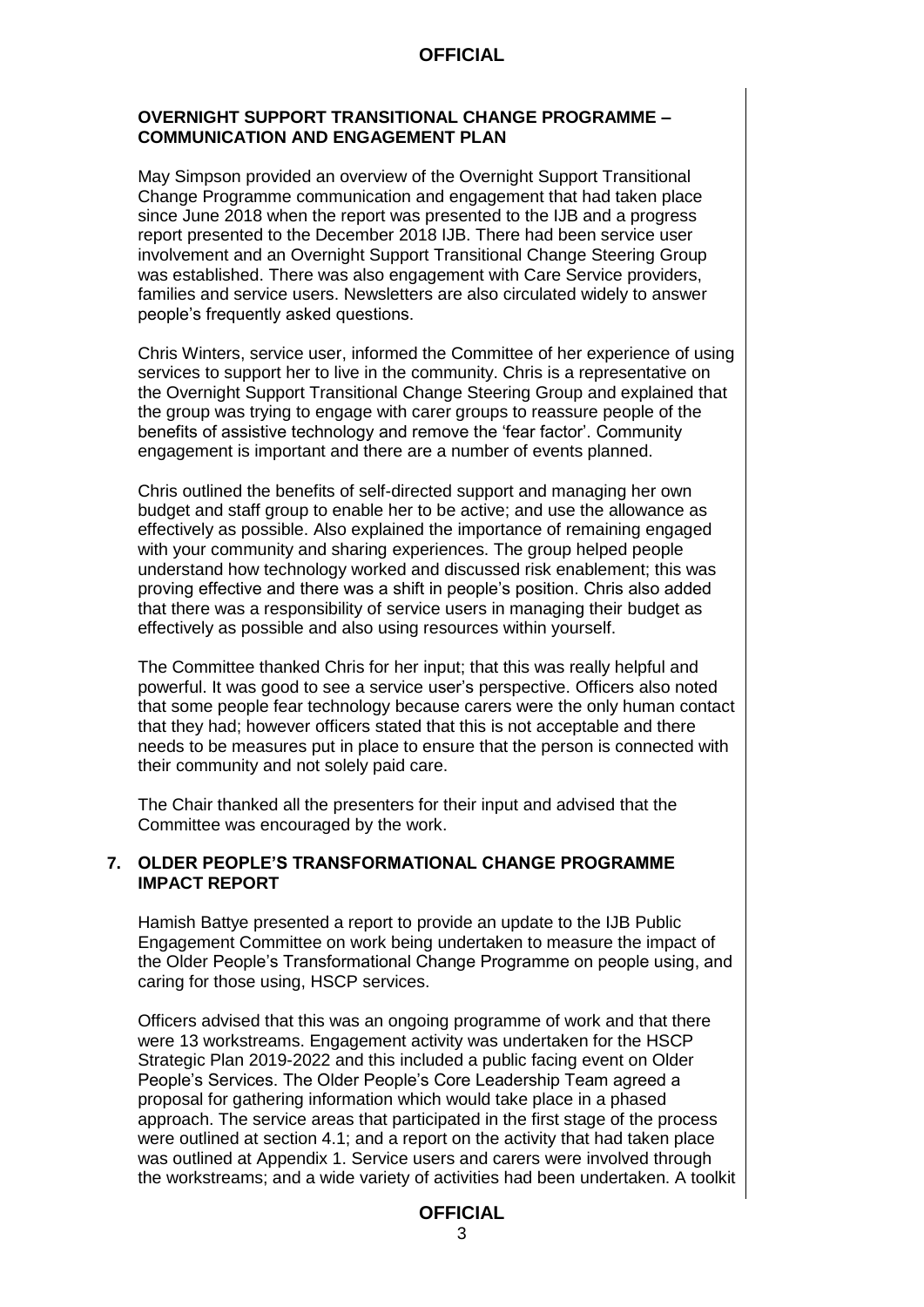| and video on a Specialist Dementia Unit had also been produced to support     |
|-------------------------------------------------------------------------------|
| wider patient and carer engagement; the link to the video would be circulated |
| to the Committee.                                                             |

The next steps were outlined to members and the Committee informed that work was ongoing and a further progress report would be presented next year.

Members would also feed back to the IJB the work of officers on public engagement when papers were presented to the IJB on the Older People's Services Transformation Programme.

#### *The IJB Public Engagement Committee:*

*a) noted the contents of the report and would receive a further progress report early 2020.*

#### **8. IMPACT OF CHILDREN'S SERVICES TRANSFORMATION PROGRAMME ON SERVICE USERS – INTERIM REPORT**

Mike Burns presented a report outlining the results of the interim evaluation to assess the impact of the transformation programme on children and young people.

Officers reported on the shift in the balance of care and securing outcomes for young people. There is a focus on the need for stability for young people. Officers further reported the results of the transformation programme, including a reduction from 1400 to 981 young people in care; and a reduction in high cost placements from 117 to 49.

Officers outlined the interim evaluation of the transformation programme and the key achievements of 2016/17 and to 2018/19; including the recruitment of additional Social Workers and investing money in to the community. An analysis of Carefirst data on young people had been undertaken to provide a brief profile of 157 children/young people who have been discharged from a high cost placement since January 2016. A survey of 41 of the 119 allocated Social Workers was also undertaken to provide their views on how the move from a purchased residential resource impacted on various aspects of the young person's care plan. The responses were mainly positive in most aspects. Eight young people also completed an online survey on how they felt the move had impacted them. The conclusions of the surveys were outlined to the Committee. Officers advised that they were now auditing young people and the number of placements and school moves they had. The importance of relationships was highlighted and that officers wanted to focus on stability and relationships for young people; and were working closely with partners in Education and with CECIS.

The Health Care Users Representative raised an issue that attainment levels were not being achieved in some schools and that there was a requirement to monitor this from nursery school, through to primary school and secondary school.

Officers stated they were aware of the scale of the challenge and were not complacent to current achievements. Work was ongoing with colleagues in Education and significant progress had been made; however there was still a requirement to close inequality and the attainment gap. A report was due to be presented to the IJB Finance, Audit and Scrutiny Committee in September on progress.

**Hamish Battye**

**Stephen Fitzpatrick**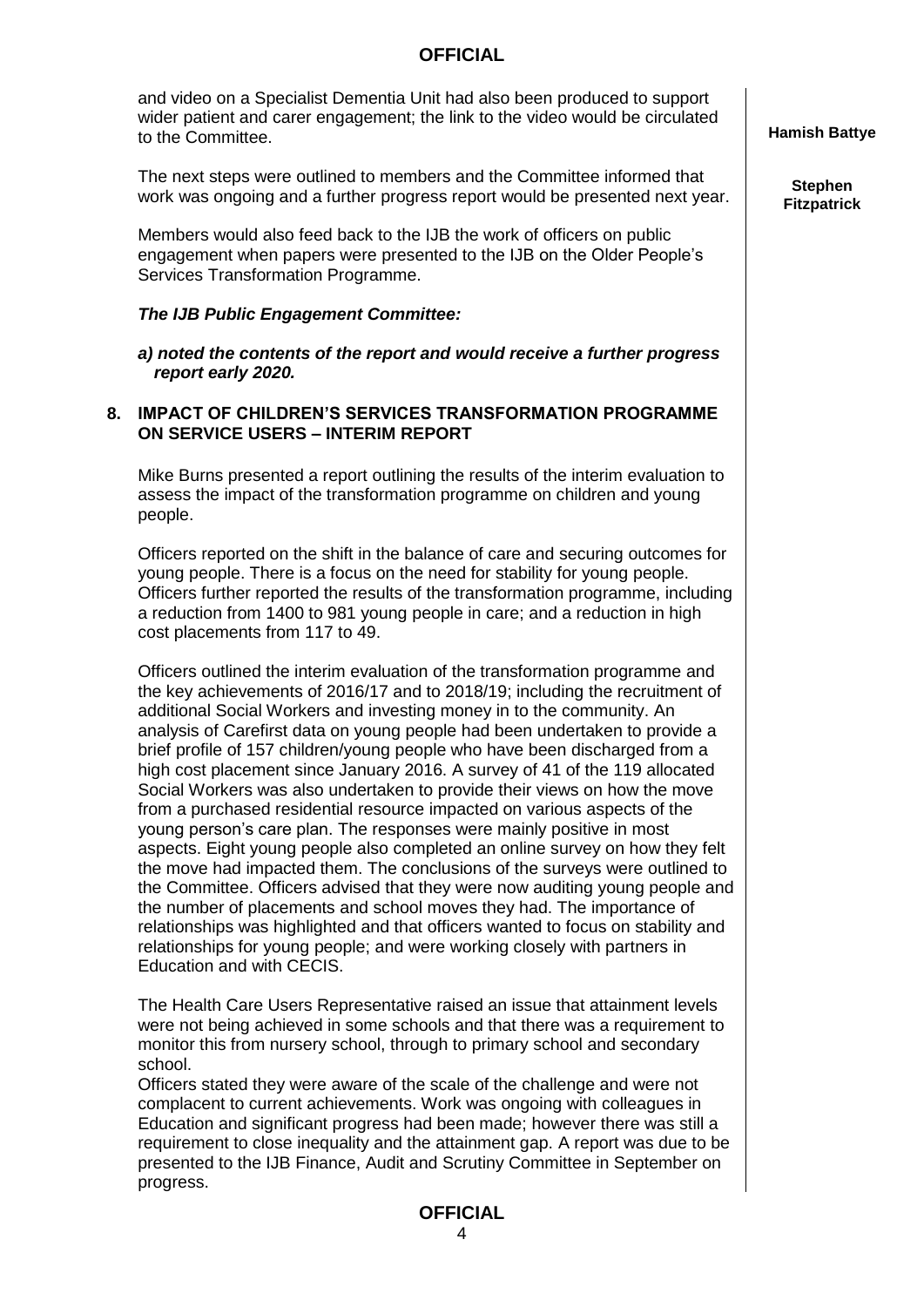Members stated that the negative impact of children being removed from high cost care placements should also be included in the report for transparency. Questioning what officers did for these young people; what were the key challenges and how were these responded to?

Officers acknowledged the comments raised and advised that there were a number of young people in circumstances that were unstable and chaotic. There could be trauma that could remain dormant until the teenage years. Officers were aware of the challenges and every one of the circumstances are reviewed. There is a care experienced team looking after the young people and working closely with Education colleagues.

Members also discussed trauma referral services and supporting young people. Officers reported that work was taking place to align Specialist Children's Services to Children's Services and there would be early discussions with the educational psychology service; and also with Clinical Directors as to how to link work together.

Members also queried what the future evaluation would be and how this would be managed; and also that the 'positive impact' and 'no impact' should not be grouped in the responses to the survey as the 'no impact' was not clear.

Officers accepted the comments of 'no impact' and advised that the report was presented to reassure officers and the whole system that there was a shift in the balance of care and this was not solely financially driven. In relation to evaluation there would be further analysis of data.

The Equalities Advisor requested that future reports include human rights. Officers agreed with this request.

### *The IJB Public Engagement Committee:*

- *a) noted the content of this report and the findings from the interim evaluation;*
- *b) noted the intention to follow this up with future evaluation work;*
- *c) noted that the findings of the evaluation will be shared with staff used to inform the future implementation of the transformation programme;*
- *d) noted the work ongoing and the future reports into the Finance and Scrutiny committee on both permanency and positive destinations; and*
- *e) noted the introduction of the new Care Experience Team and Care Experience Fund to assist and promote better outcomes and more positive destinations for our looked after children.*

## **9. STRATEGIC PLAN – CONSULTATION AND ENGAGEMENT**

Allison Eccles presented a report to update the IJB Public Engagement Committee on the consultation activity undertaken during the development of the Strategic Plan 2019-2022, to review the extent to which consultation activity followed the Consultation and Engagement Good Practice Guidelines approved by Committee, and to identify any areas of learning to inform future consultation activity.

The consultation process was outlined, including the channels/methods used; the range of stakeholders reached and the events that taken place. The Consultation and Engagement Good Practice Guidelines were used and

#### **Mike Burns**

# **OFFICIAL**